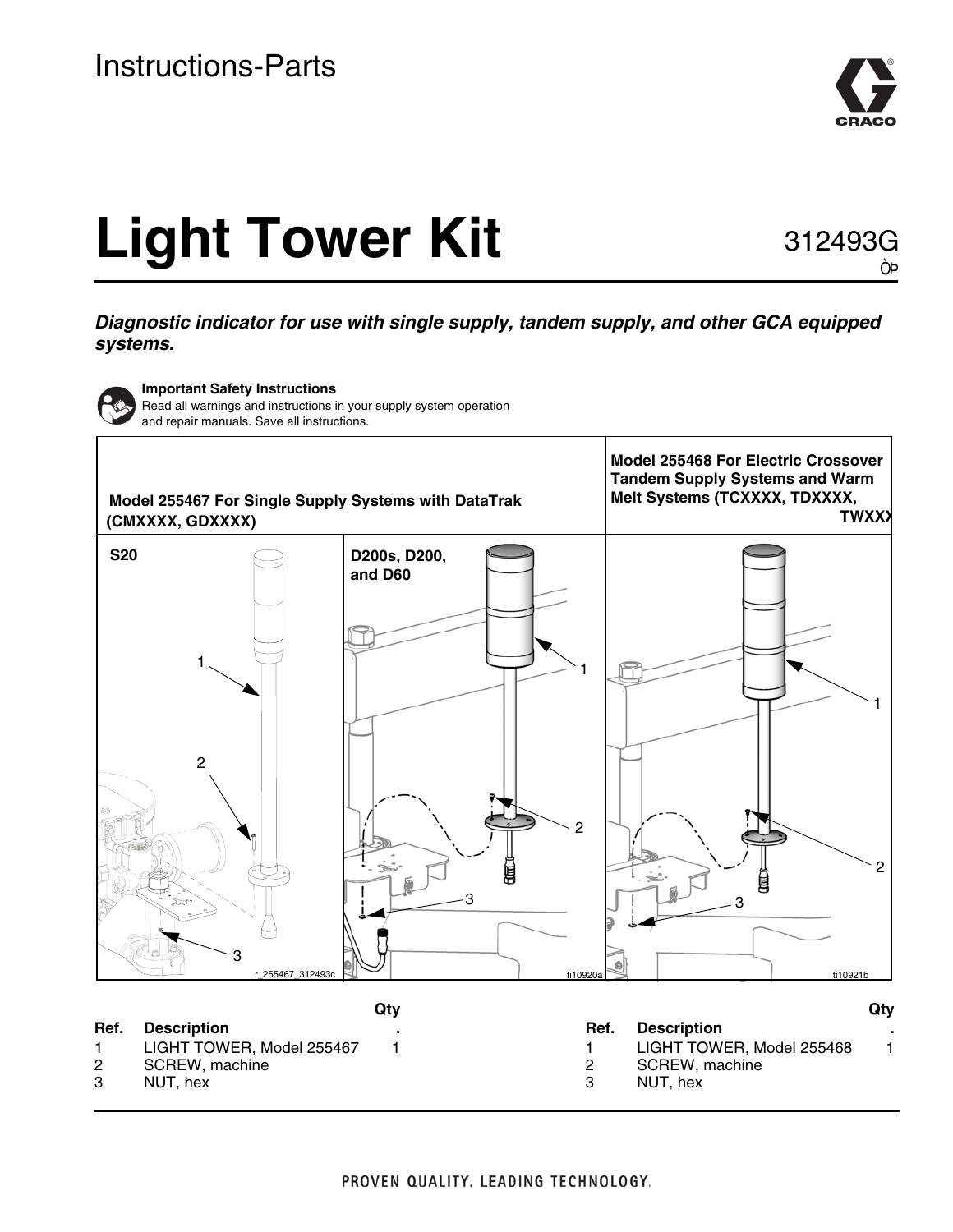# **Installation**

### **Mounting Provided (Rams)**

1. Loosen six captive screws (A) and disassemble shrouds (B) from supply system.



- 
- 2. Feed the light tower cable through the hole in the light tower mounting bracket.



- <span id="page-1-0"></span>3. Attach light tower to bracket with screws (2) and hex nuts (3).
- 4. Plug connector at end of light tower cable into corresponding green connector on the DataTrak or display module harness.

*For tandem systems*, plug light tower connector into fluid control module connector number 2. See your supply system manual for electrical connection schematic.



5. Reattach the shrouds (B).

### **Mounting Not Provided**

- 1. Locate the light tower so it is visually unobscured.
- 2. Drill the hole pattern for the light tower.

**NOTE:** A 1:1 drill template has been provided on this page.



#### **FIG. 4: Hole Pattern**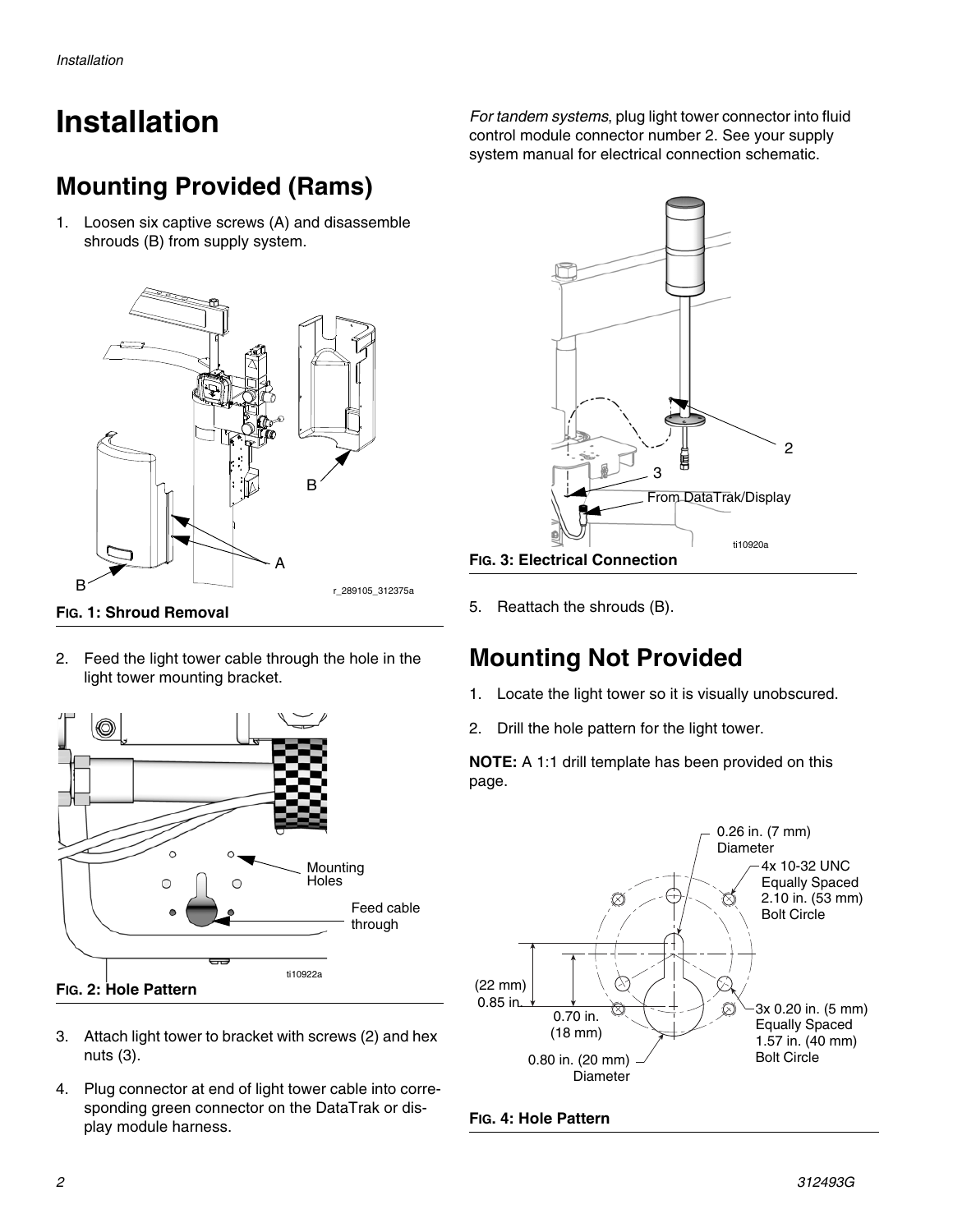- 3. Feed the light tower cable through the hole of the light tower mounting pattern. See [FIG. 2](#page-1-0).
- 4. Attach the light tower to the hole pattern with the screws and hex nuts provided.
- 5. Plug the connector at the end of the light tower cable into port 1 found on the Advanced Display Module (ADM).



**FIG. 5: Advanced Display Module**

## **Accessories**

#### **Light Tower Extension Cables**

| Part No. | Length (meter) |
|----------|----------------|
| 122487   | 1.5            |
| 121728   | 4.0            |
| 124003   | 5.0            |
| 121005   | 15             |
| 121006   | 50             |

## **Troubleshooting**

| <b>Light Tower Signals</b>           |                                                                    |  |
|--------------------------------------|--------------------------------------------------------------------|--|
| <b>Signal</b>                        | <b>Description</b>                                                 |  |
| Green on only<br>(Only model 255468) | System is powered up and there<br>are no error conditions present. |  |
| Yellow flashing                      | A low priority error exists.                                       |  |
| Yellow on                            | A medium priority error exists.                                    |  |
| Red flashing                         | A high priority error exists.                                      |  |
| Red on                               | The system is shut down due to<br>error conditions.                |  |

**NOTE: See supply systems manual for details of the specific errors associated with the light tower signals.**

#### **E-Flo iQ Dispense System Troubleshooting**

See the E-Flo iQ Dispense System Operation manual no. 333587 for more information.

| <b>E-Flo iQ Light Tower Signals</b> |                                                                |  |
|-------------------------------------|----------------------------------------------------------------|--|
| Signal                              | <b>Description</b>                                             |  |
| Off                                 | System is not active.                                          |  |
| Green on only                       | System is active and there are no<br>error conditions present. |  |
| Green blinking                      | Heat is warming up.                                            |  |
| Yellow on                           | An advisory exists.                                            |  |
| Yellow blinking                     | A deviation exists.                                            |  |
| Red solid                           | The system is shut down due to an<br>alarm occurring.          |  |

## **Drill Template**

**NOTE:** Drill Template is 1:1 Scale.